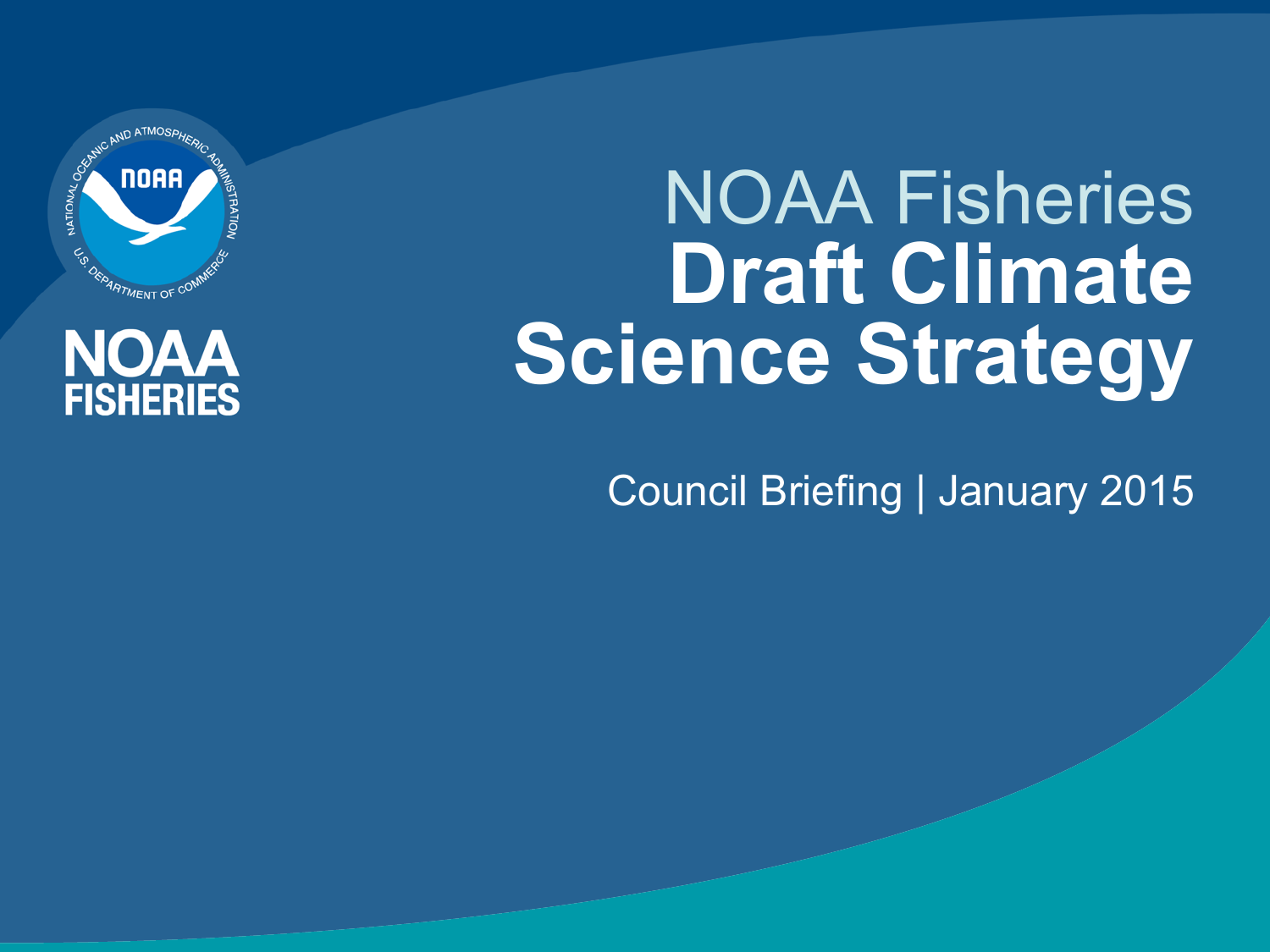## **Draft Climate Science Objectives**

| <b>Objective 1</b> | Identify appropriate, climate-informed reference points.                              |
|--------------------|---------------------------------------------------------------------------------------|
| <b>Objective 2</b> | Identify robust management strategies.                                                |
| <b>Objective 3</b> | Implement adaptive decision processes that respond<br>to changing climate conditions. |
| <b>Objective 4</b> | Identify likely future states to plan for.                                            |
| <b>Objective 5</b> | Identify mechanisms of climate effects to improve<br>projections and responses.       |
| Objective 6        | Track trends and provide early warnings<br>of change.                                 |
| <b>Objective 7</b> | Strengthen the science infrastructure required<br>to fill these needs.                |

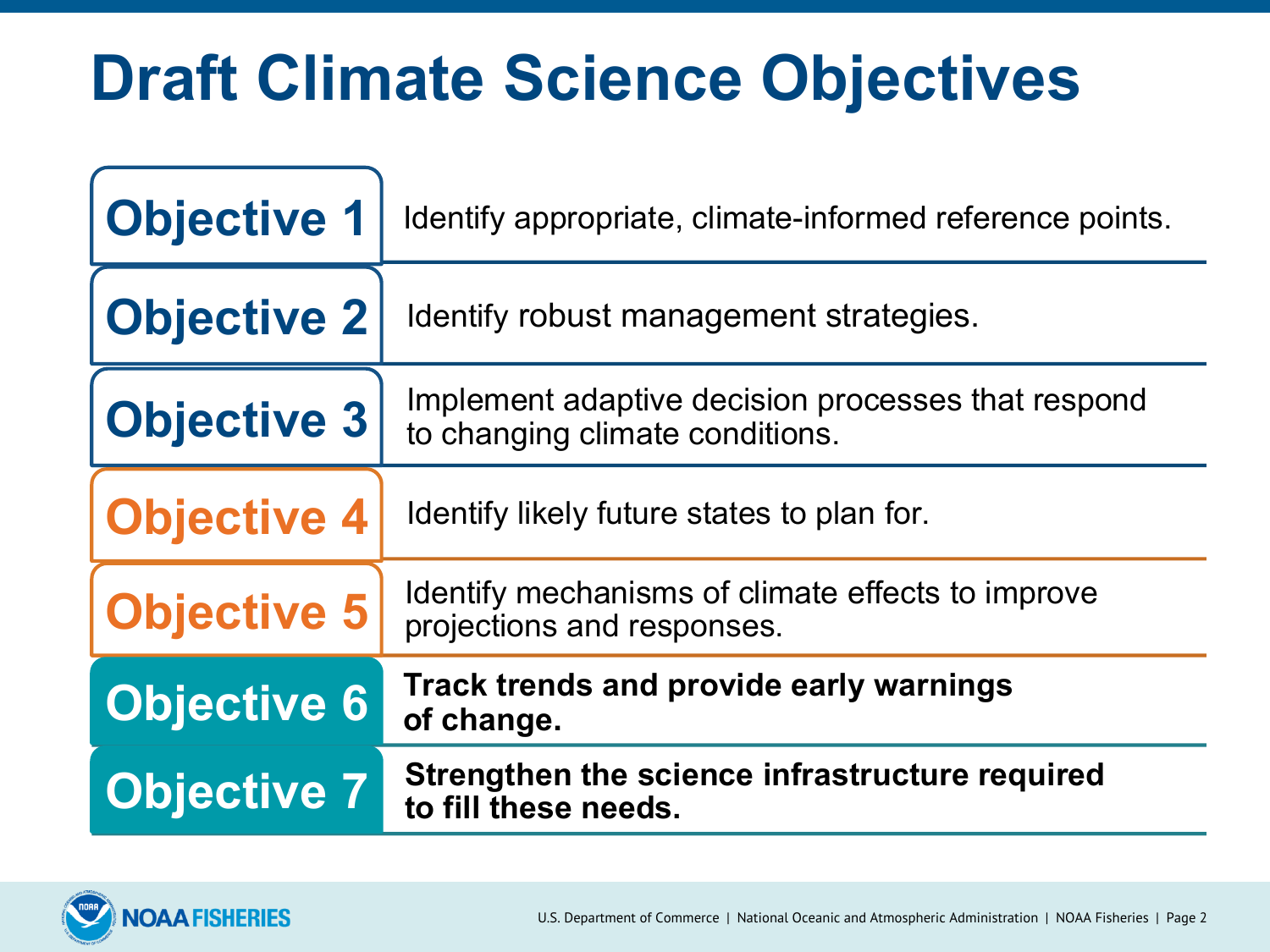#### **Draft Climate Science Objectives**

**1. Climate-Informed Reference Points** 

**2. Robust Management Strategies** 

**3. Adaptive Management Processes** 

**4. Robust Projections of Future Conditions** 

**5. Information on Mechanisms of Change** 

**6. Status, Trends and Early Warnings** 

**7. Science Infrastructure to Produce and Deliver Actionable Information** 

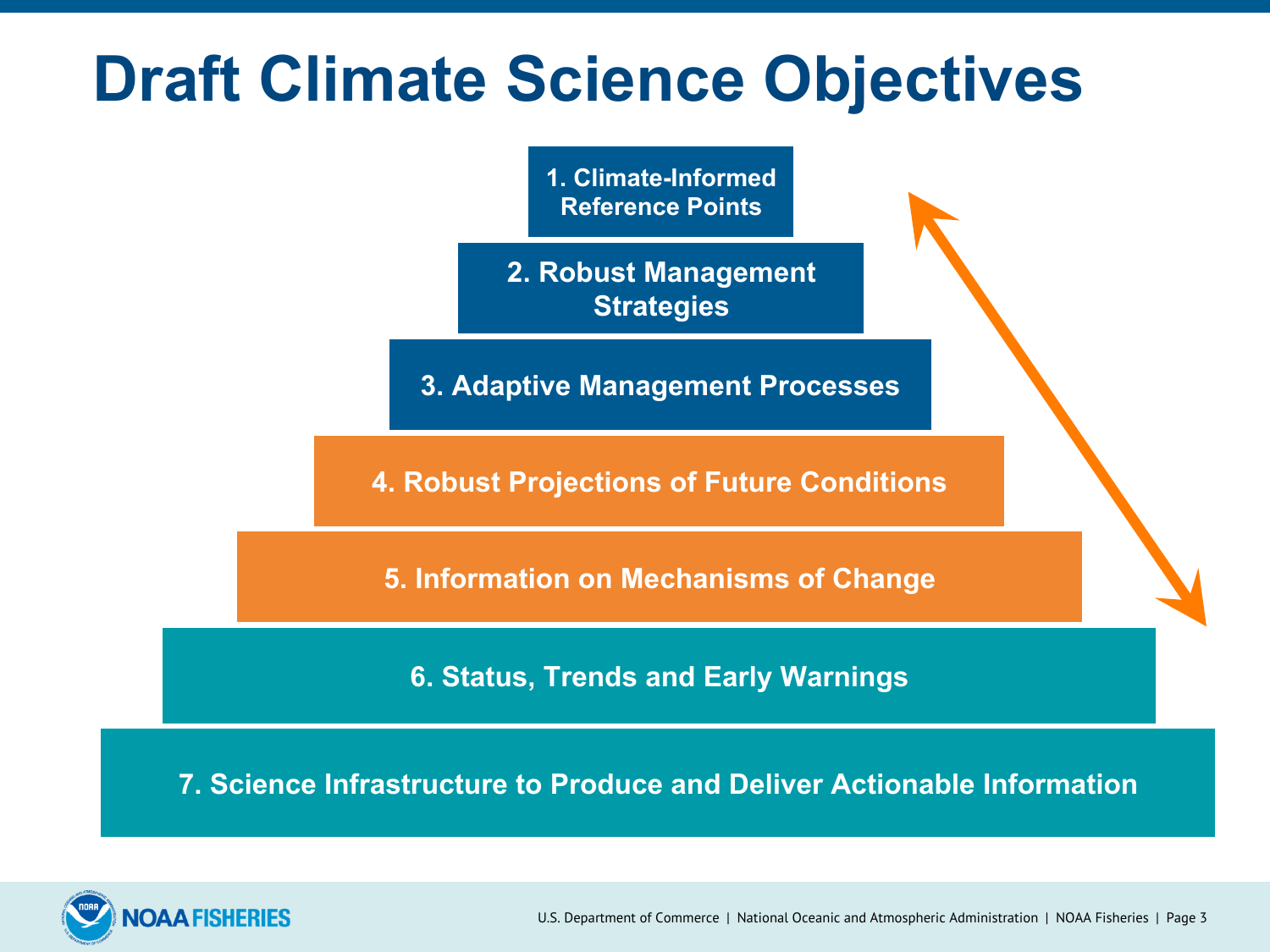## **Recommendations— Immediate Actions**

- **1 Conduct LMR climate vulnerability analyses in each region.**
- **2** Maintain and develop Ecosystem Status Reports<br> **2** to track change and provide early warnings **to track change and provide early-warnings.**
- **3** Increase capacity to conduct climate-informed **Management Strategy Evaluations**

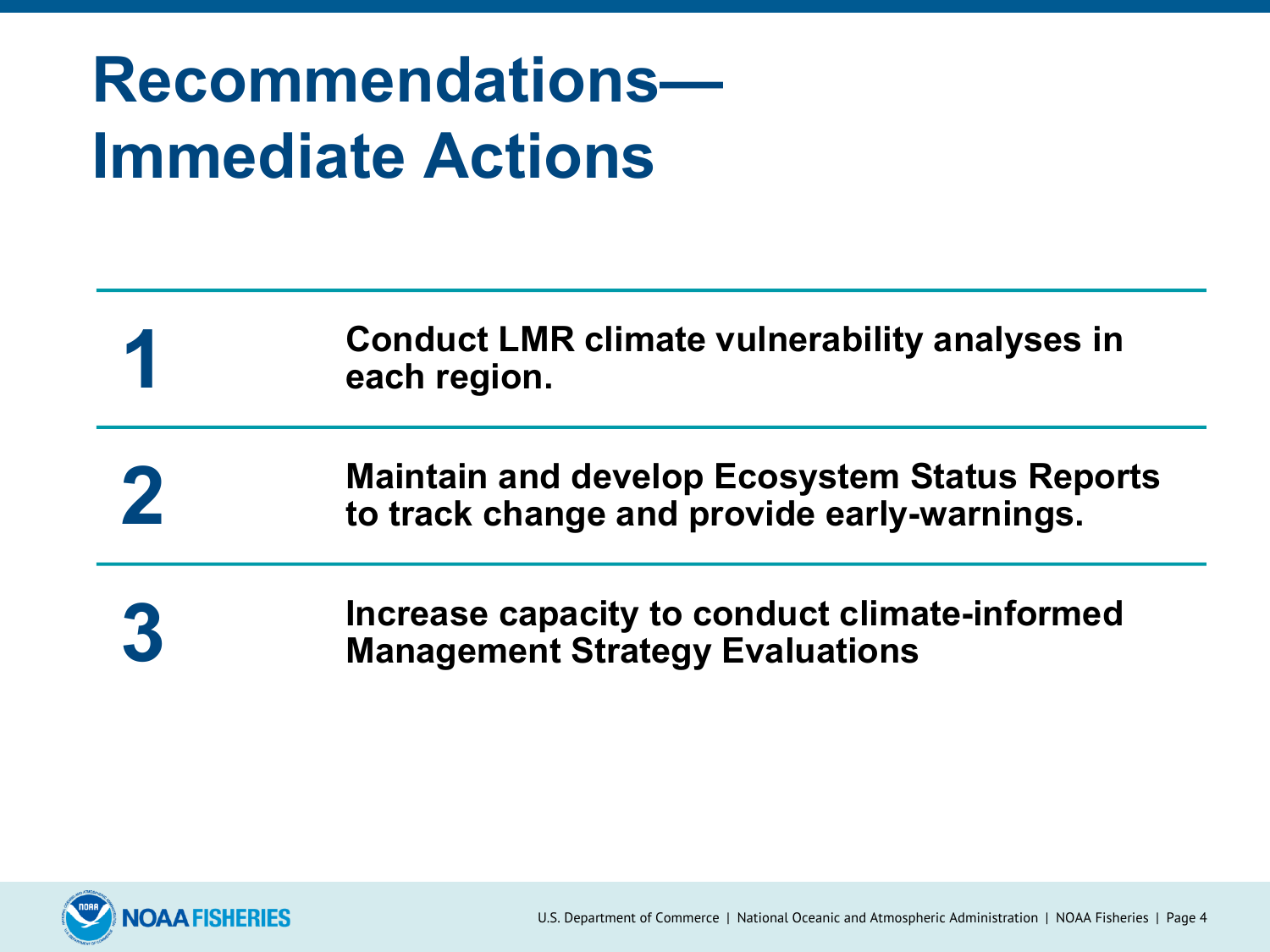### **Recommendations— Immediate Actions**

**progress 1 Conduct LMR climate vulnerability analyses in each region.** 

**progress 2 Maintain and develop Ecosystem Status Reports to track change and provide early-warnings.** 

**3** Increase capacity to conduct climate-informed **Management Strategy Evaluations** 

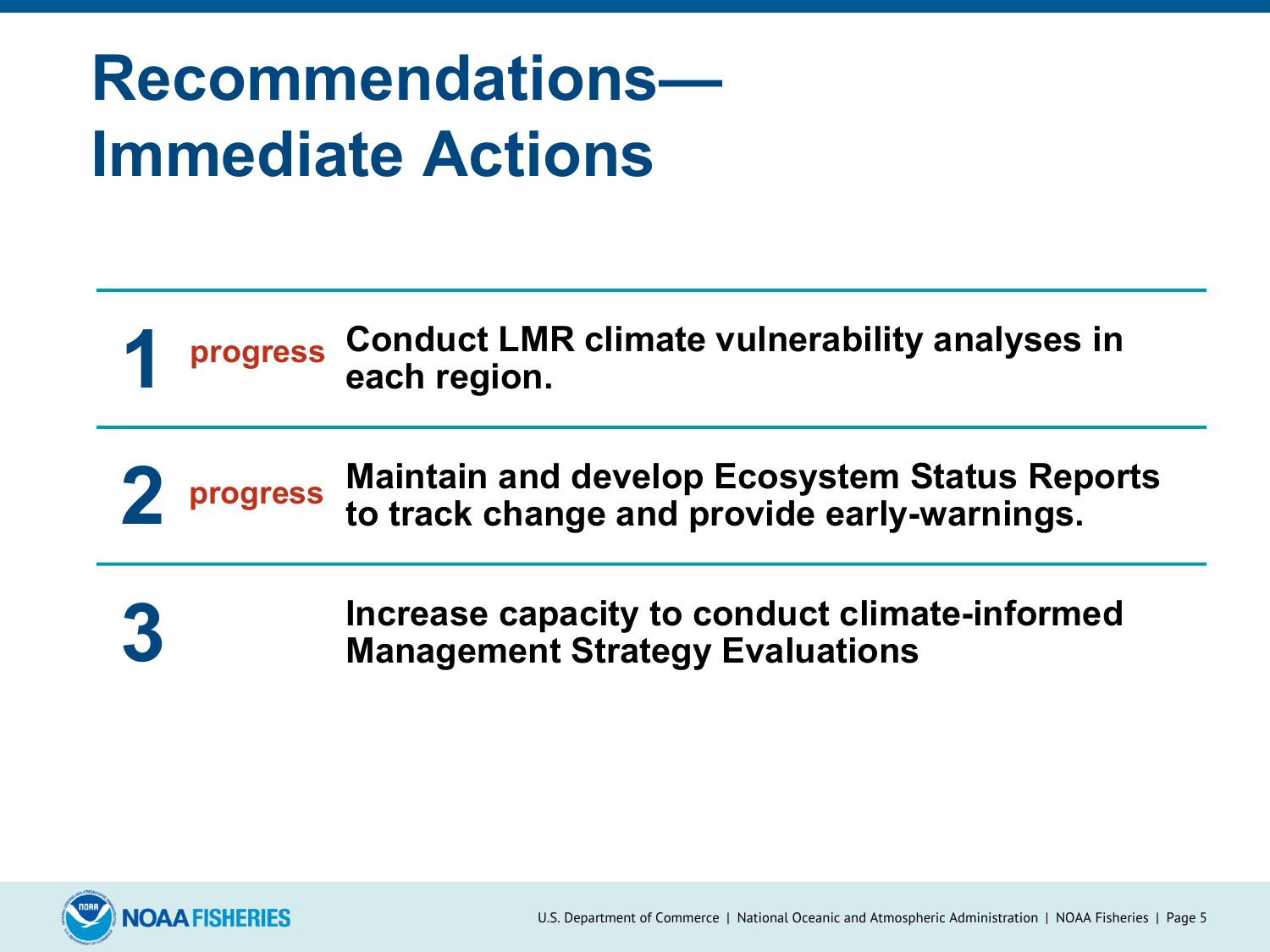## **Recommendations— Short-term Actions (6-24 months)**

| Complete region-level action plans.                                                                                                  |
|--------------------------------------------------------------------------------------------------------------------------------------|
| Strengthen climate-related science capacity<br>nation-wide.                                                                          |
| Increase resources for process-oriented research.                                                                                    |
| <b>Establish climate-ready terms of reference for</b><br>ESA, MSFCMA, MMPA stock assessments and<br><b>Biological Opinions, etc.</b> |